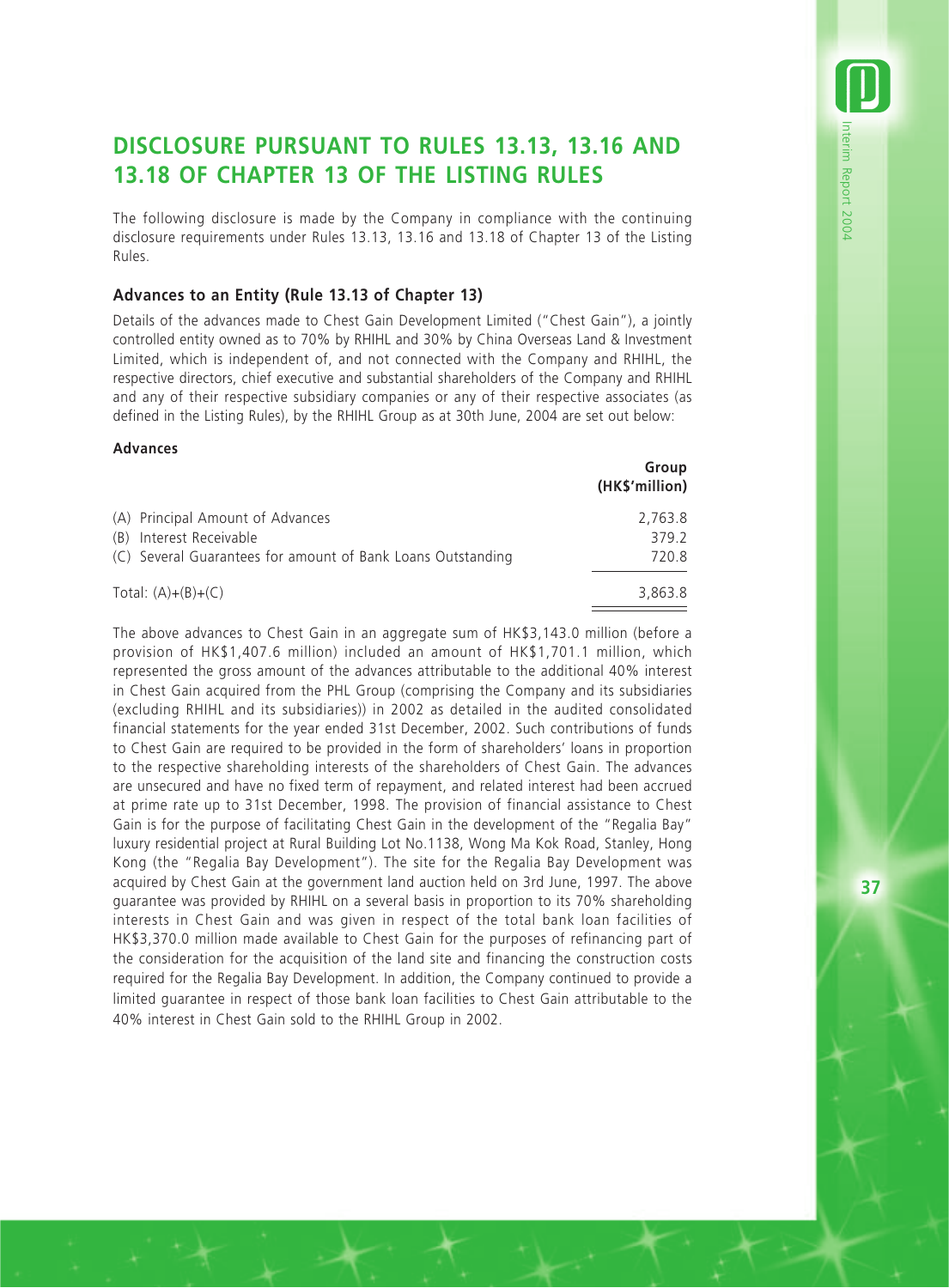The sale programme for the Regalia Bay Development first commenced in September 2003 and the entire development was completed in March 2004. Net proceeds received from the sale of the houses at the Regalia Bay Development have been continuously applied towards repayment of the amounts drawn down and outstanding under the bank loan facilities. As any amounts repaid under the bank loan facilities cannot be redrawn, the amount of the above guarantee provided by the Group was calculated by reference to the loan amounts outstanding under the bank loan facilities as at 30th June, 2004.

Calculated on the basis shown above, the aggregate of advances and other financial assistance as at 30th June, 2004 provided by the Group to Chest Gain in the sum of HK\$3,863.8 million (based on the amount of bank loans outstanding) represented 38.5% of the consolidated total assets of the Company of HK\$10,044.0 million (the "Paliburg TA"), by reference to its latest unaudited condensed consolidated financial statements for the six months ended 30th June, 2004.

## **Financial Assistance provided to and Guarantees given for Affiliated Companies (Rule 13.16 of Chapter 13)**

Details of the financial assistance provided to and guarantees given for affiliated companies (including Chest Gain) by the Group as at 30th June, 2004 are set out below:

| Name of<br><b>Affiliated</b><br><b>Companies</b> |                          | Principal<br>Amount of<br><b>Advances</b><br>(HK\$'million) |                          | Interest<br><b>Receivable</b><br>(HK\$'million) |     | Guarantee given for<br><b>Bank Facilities</b><br>based on the<br>amount of<br><b>Bank Loans</b><br>Outstanding<br>(HK\$'million) |
|--------------------------------------------------|--------------------------|-------------------------------------------------------------|--------------------------|-------------------------------------------------|-----|----------------------------------------------------------------------------------------------------------------------------------|
| Chest Gain                                       | (A)                      | 2,763.8                                                     | (B)                      | 379.2                                           | (C) | 720.8                                                                                                                            |
| Cheerjoy Development Limited                     | (D)                      | 155.2                                                       |                          |                                                 |     | Nil                                                                                                                              |
| Talent Faith Investments Ltd.                    | (E)                      | 78.6                                                        |                          |                                                 |     | Nil                                                                                                                              |
| 8D International (BVI) Limited                   | (F)                      | 28.9                                                        |                          |                                                 |     | Nil                                                                                                                              |
| 8D Matrix Limited                                | (G)                      | 0.5                                                         |                          |                                                 |     | Nil                                                                                                                              |
| Bright Future (HK) Limited                       | (H)                      | 5.6                                                         |                          |                                                 |     | Nil                                                                                                                              |
| Network Sky Limited                              | $($ l $)$                | 1.9                                                         |                          |                                                 |     | Nil                                                                                                                              |
| Smart Tactic Limited                             | $\left( \text{ }\right)$ | 0.4                                                         |                          |                                                 |     | Nil                                                                                                                              |
|                                                  | Total:                   |                                                             | $(A)+(B)+(C)+(D)$ to (J) |                                                 |     | 4,134.9                                                                                                                          |

Relevant details in respect of the financial assistance provided to and guarantees given for Chest Gain are disclosed above under Rule 13.13 of Chapter 13 of the Listing Rules.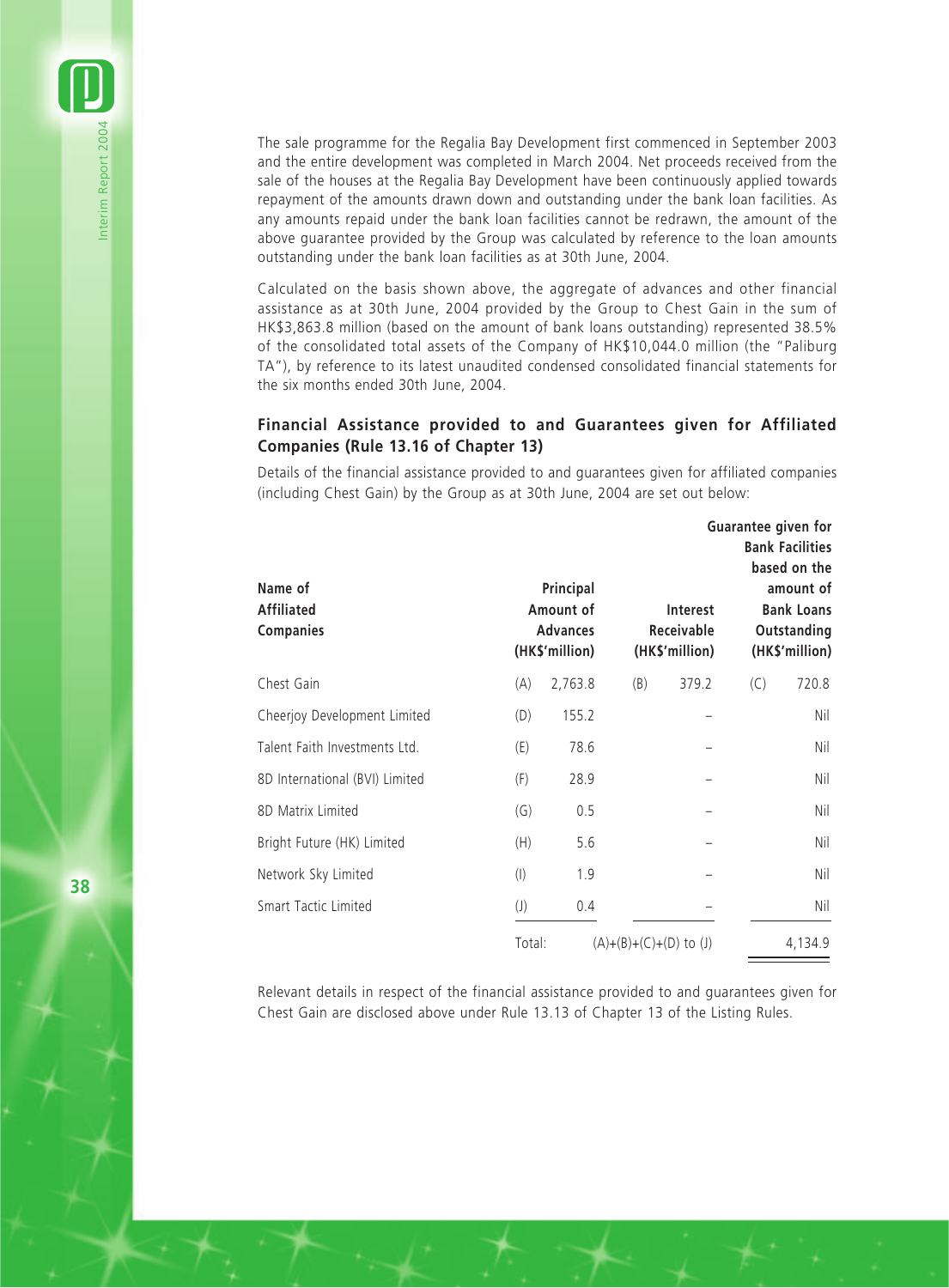Cheerjoy Development Limited ("Cheerjoy") was a wholly-owned subsidiary company of the Company and became a 30% owned associate of the Company during 1999. Cheerjoy owns the development property at Ap Lei Chau Inland Lot No.129, Ap Lei Chau East, Hong Kong. The remaining 70% shareholding interest in Cheerjoy is owned by a third party, which is independent of, and not connected with the Company, the Directors, chief executive and substantial shareholders of the Company and any of its subsidiary companies or any of their respective associates (as defined in the Listing Rules). The advances were provided by the PHL Group in the form of shareholder's loans and, according to the terms of the shareholders' agreement in respect of this joint venture, would not be in proportion to the Company's shareholding interest in Cheerjoy. The advances were provided for the purpose of funding the working capital requirements of Cheerjoy, are unsecured, interest free and have no fixed term of repayment.

Talent Faith Investments Ltd. ("Talent Faith") was previously a 50% owned associate of the Company. Talent Faith owns a 65% interest in a joint venture company which, in turn, owns 70% interest in an equity joint venture in the People's Republic of China involved in property development project in Beijing. The other 50% beneficial interest in Talent Faith was previously held by the purchaser (the "Purchaser") under a sale and purchase agreement for the sale by the Group of a 50% interest in Talent Faith entered into in 2000 (the "Former SP Agreement"). Due to the default by the Purchaser under the Former SP Agreement, the Group has enforced its rights in the prior year to repossess the 50% interest in Talent Faith sold to the Purchaser under the Former SP Agreement. In July 2003, the Group entered into a new sale and purchase agreement with the Purchaser for the sale of the Group's 100% interest in Talent Faith for a gross consideration of HK\$181.9 million (the "New SP Agreement"), with completion stipulated for November 2003. Though the Group has received from the Purchaser certain deposits and part payments, the Purchaser has failed to comply with the stipulated schedule for the full settlement of the consideration payable under the New SP Agreement. While the Group is legally retaining the entire shareholding ownership in Talent Faith, the Group is negotiating with the Purchaser for its remedy of the default. Under these circumstances, despite the holding of a 100% shareholding interest in Talent Faith at the balance sheet date, the Directors consider it appropriate to continue to account for the Group's interest therein as an associate as the Group's control over Talent Faith may be temporary, subject to the outcome of the New SP Agreement. The advances were provided by the PHL Group in the form of shareholder's loans and, in accordance with the terms in the Former SP Agreement, would not be in proportion to the Company's shareholding interest in Talent Faith. The advances were provided for the purpose of funding the working capital requirements of Talent Faith, are unsecured, interest free and have no fixed terms of repayment.

8D International (BVI) Limited ("8D-BVI") is a 30% owned associate of RHIHL, which is now principally involved in the development and distribution of technologically advanced security and building related systems and software development and promotions businesses. The remaining shareholding interests in 8D-BVI are indirectly owned as to 10% by CCIHL and 60% by Mr. Lo Yuk Sui. The advances were provided by the RHIHL Group in the form of shareholder's loans in proportion to RHIHL's shareholding interest in 8D-BVI, for the purpose of financing the working capital of 8D-BVI. The advances are unsecured, interest free and have no fixed term of repayment.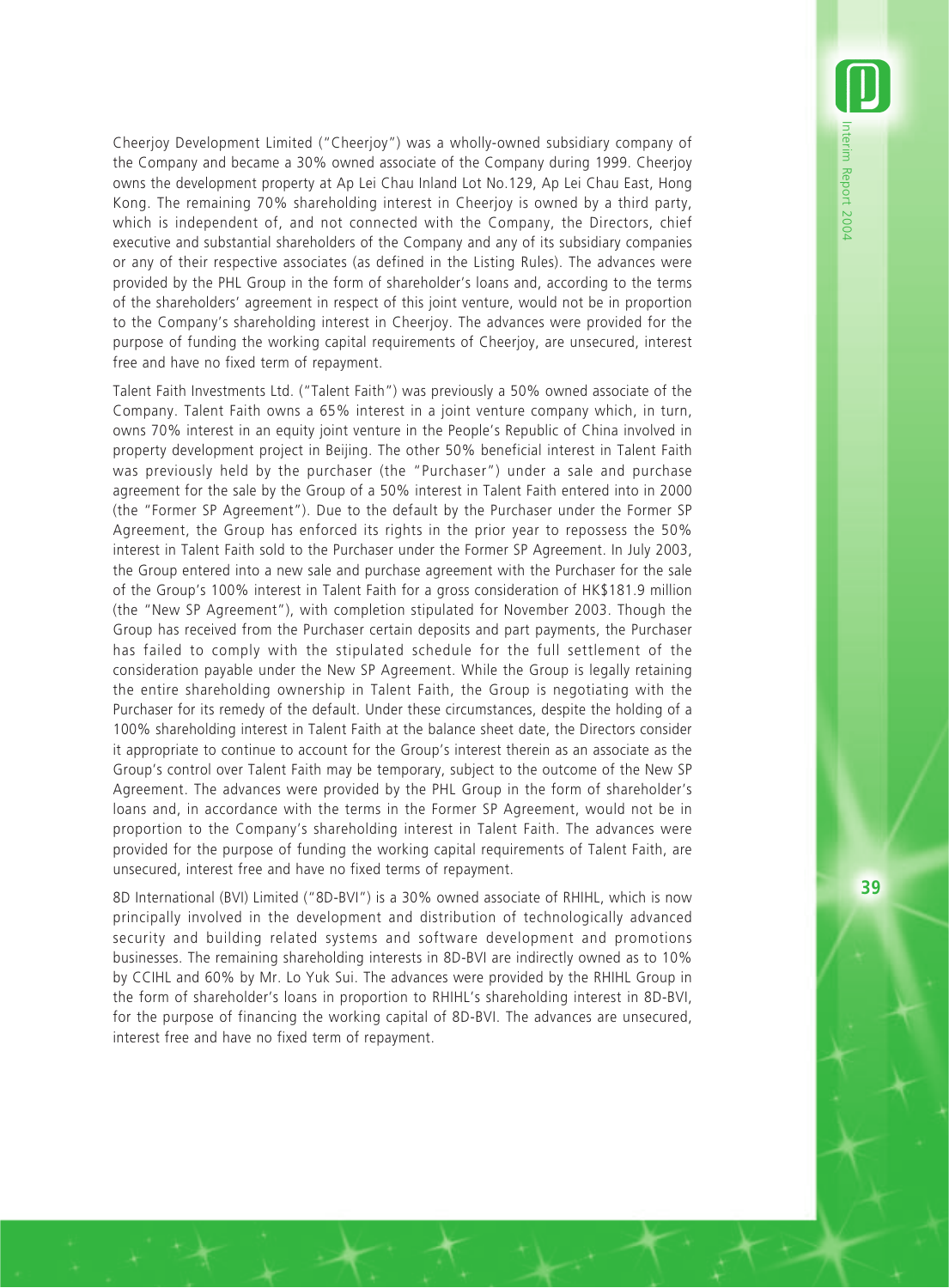8D Matrix Limited ("8D Matrix") is a 30% owned associate of RHIHL (RHIHL also holds an additional 6% attributable interest through its holding in 8D-BVI), which is involved in promotions businesses. The remaining shareholding interests in 8D Matrix are owned as to 10% indirectly by CCIHL, 60% indirectly by Mr. Lo Yuk Sui through his associates (as defined in the Listing Rules), including 8D-BVI. The advances were provided by the RHIHL Group in the form of shareholder's loans in proportion to RHIHL's shareholding interest in 8D Matrix, for the purpose of financing the working capital of 8D Matrix. The advances are unsecured, interest free and have no fixed term of repayment.

Bright Future (HK) Limited ("Bright Future"), a 50% owned associate of RHIHL, owns a 90% effective equity interest in a foreign enterprise engaged in the operation of a hotel in Qinghai in The People's Republic of China. The remaining 50% shareholding interest in Bright Future and the remaining 10% equity interest in the aforesaid foreign enterprise are owned by third parties respectively, which are independent of, and not connected with RHIHL, the directors, chief executive and substantial shareholders of RHIHL and any of its subsidiary companies or any of their respective associates (as defined in the Listing Rules). The advances to Bright Future were provided by the RHIHL Group in the form of shareholder's loans in proportion to RHIHL's shareholding interest in Bright Future, for the purpose of funding the working capital requirements of Bright Future. The advances to Bright Future are unsecured, interest free and have no fixed term of repayment.

Network Sky Limited ("Network Sky") is a 25% owned associate of the Company, which through its wholly-owned subsidiary company is engaged in the carrying on of a light refreshment operation. The other shareholding interests in Network Sky are owned as to 25% indirectly by RHIHL, 25% indirectly by Mrs. Kitty Lo Lee Kit Tai, a director of the Company and RHIHL (until 18th August, 2004), through her associate (as defined in the Listing Rules) and 25% directly by a third party which is independent of, and not connected with the Company, the directors, chief executive and substantial shareholders of the Company and any of its subsidiary companies or any of their respective associates (as defined in the Listing Rules). The advances to Network Sky were provided by the Group in the form of shareholder's loans in proportion to the Company's shareholding interest in Network Sky, for the purpose of financing the working capital of Network Sky. The advances are unsecured, interest free and have no fixed term of repayment.

Smart Tactic Limited ("Smart Tactic"), a 30% owned associate of the Company, is engaged in carrying on business in sourcing, trading and distributing biometric security products primarily in the People's Republic of China. The remaining 70% shareholding interest in Smart Tactic is owned by a third party, which is independent of, and not connected with the Company, the directors, chief executive and substantial shareholders of the Company and any of its subsidiary companies or any of their respective associates (as defined in the Listing Rules). The advances to Smart Tactic were provided by the Group in the form of shareholder's loans in proportion to the Company's shareholding interest in Smart Tactic, for the purpose of funding the working capital requirements of Smart Tactic. The advances to Smart Tactic are unsecured, interest free and have no fixed term of repayment.